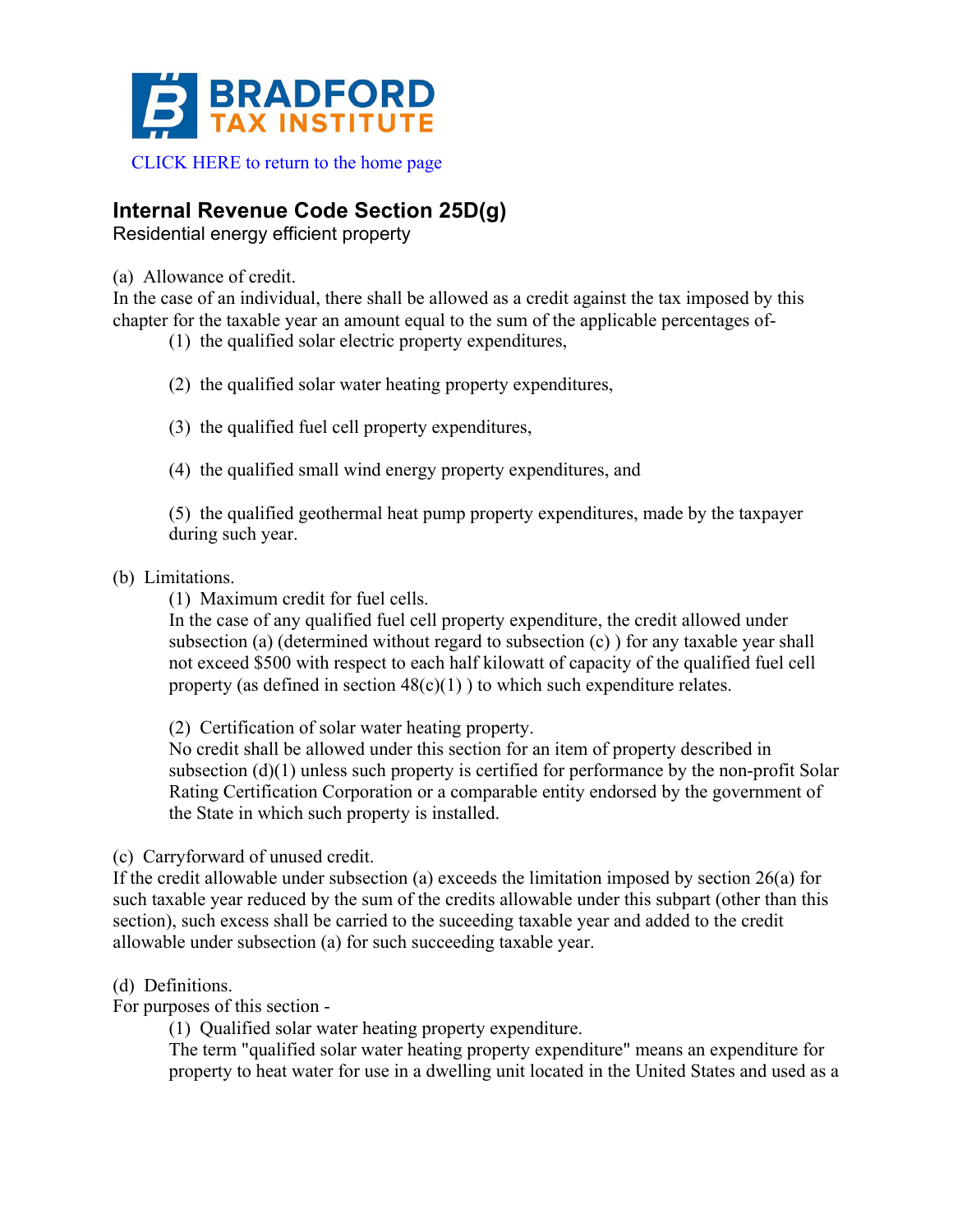residence by the taxpayer if at least half of the energy used by such property for such purpose is derived from the sun.

(2) Qualified solar electric property expenditure.

The term "qualified solar electric property expenditure" means an expenditure for property which uses solar energy to generate electricity for use in a dwelling unit located in the United States and used as a residence by the taxpayer.

(3) Qualified fuel cell property expenditure.

The term "qualified fuel cell property expenditure" means an expenditure for qualified fuel cell property (as defined in section  $48(c)(1)$ ) installed on or in connection with a dwelling unit located in the United States and used as a principal residence (within the meaning of section 121 ) by the taxpayer.

(4) Qualified small wind energy property expenditure.

The term "qualified small wind energy property expenditure" means an expenditure for property which uses a wind turbine to generate electricity for use in connection with a dwelling unit located in the United States and used as a residence by the taxpayer.

(5) Qualified geothermal heat pump property expenditure.

(A) In general. The term "qualified geothermal heat pump property expenditure" means an expenditure for qualified geothermal heat pump property installed on or in connection with a dwelling unit located in the United States and used as a residence by the taxpayer.

(B) Qualified geothermal heat pump property. The term "qualified geothermal heat pump property" means any equipment which-

(i) uses the ground or ground water as a thermal energy source to heat the dwelling unit referred to in subparagraph (A) or as a thermal energy sink to cool such dwelling unit, and

(ii) meets the requirements of the Energy Star program which are in effect at the time that the expenditure for such equipment is made.

## (e) Special rules.

For purposes of this section -

(1) Labor costs.

Expenditures for labor costs properly allocable to the onsite preparation, assembly, or original installation of the property described in subsection (d) and for piping or wiring to interconnect such property to the dwelling unit shall be taken into account for purposes of this section .

(2) Solar panels.

No expenditure relating to a solar panel or other property installed as a roof (or portion thereof) shall fail to be treated as property described in paragraph (1) or (2) of subsection (d) solely because it constitutes a structural component of the structure on which it is installed.

(3) Swimming pools, etc., used as storage medium.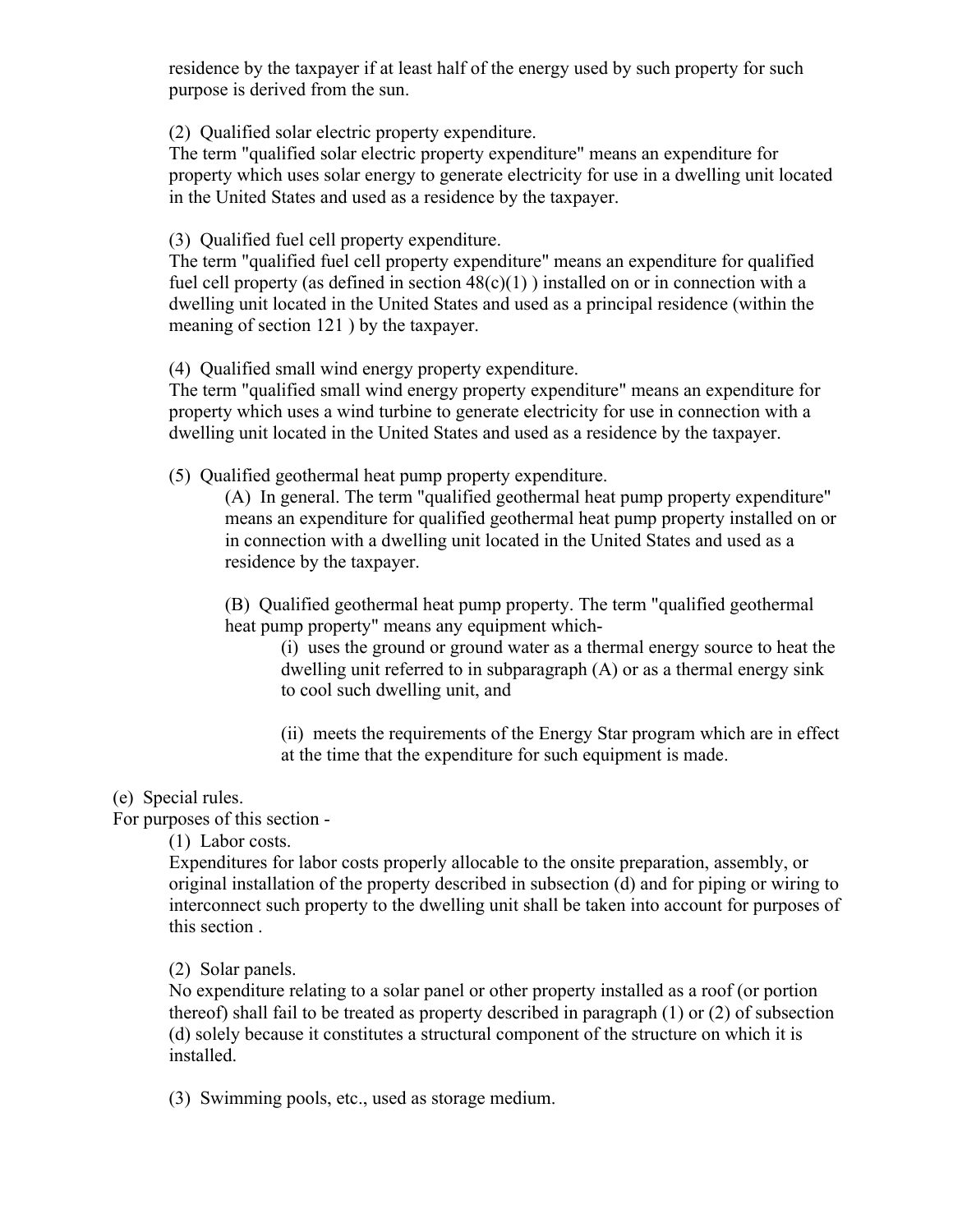Expenditures which are properly allocable to a swimming pool, hot tub, or any other energy storage medium which has a function other than the function of such storage shall not be taken into account for purposes of this section .

(4) Fuel cell expenditure limitations in case of joint occupancy.

In the case of any dwelling unit with respect to which qualified fuel cell property expenditures are made and which is jointly occupied and used during any calendar year as a residence by two or more individuals, the following rules shall apply:

(A) Maximum expenditures for fuel cells. The maximum amount of such expenditures which may be taken into account under subsection (a) by all such individuals with respect to such dwelling unit during such calendar year shall be \$1,667 in the case of each half kilowatt of capacity of qualified fuel cell property (as defined in section  $48(c)(1)$ ) with respect to which such expenditures relate.

(B) Allocation of expenditures. The expenditures allocated to any individual for the taxable year in which such calendar year ends shall be an amount equal to the lesser of-

(i) the amount of expenditures made by such individual with respect to such dwelling during such calendar year, or

(ii) the maximum amount of such expenditures set forth in subparagraph (A) multiplied by a fraction-

> (I) the numerator of which is the amount of such expenditures with respect to such dwelling made by such individual during such calendar year, and

> (II) the denominator of which is the total expenditures made by all such individuals with respect to such dwelling during such calendar year.

(5) Tenant-stockholder in cooperative housing corporation.

In the case of an individual who is a tenant-stockholder (as defined in section 216 ) in a cooperative housing corporation (as defined in such section ), such individual shall be treated as having made his tenant-stockholder's proportionate share (as defined in section 216(b)(3) ) of any expenditures of such corporation.

(6) Condominiums.

(A) In general. In the case of an individual who is a member of a condominium management association with respect to a condominium which the individual owns, such individual shall be treated as having made the individual's proportionate share of any expenditures of such association.

(B) Condominium management association. For purposes of this paragraph , the term "condominium management association" means an organization which meets the requirements of paragraph (1) of section 528(c) (other than subparagraph (E) thereof) with respect to a condominium project substantially all of the units of which are used as residences.

(7) Allocation in certain cases.